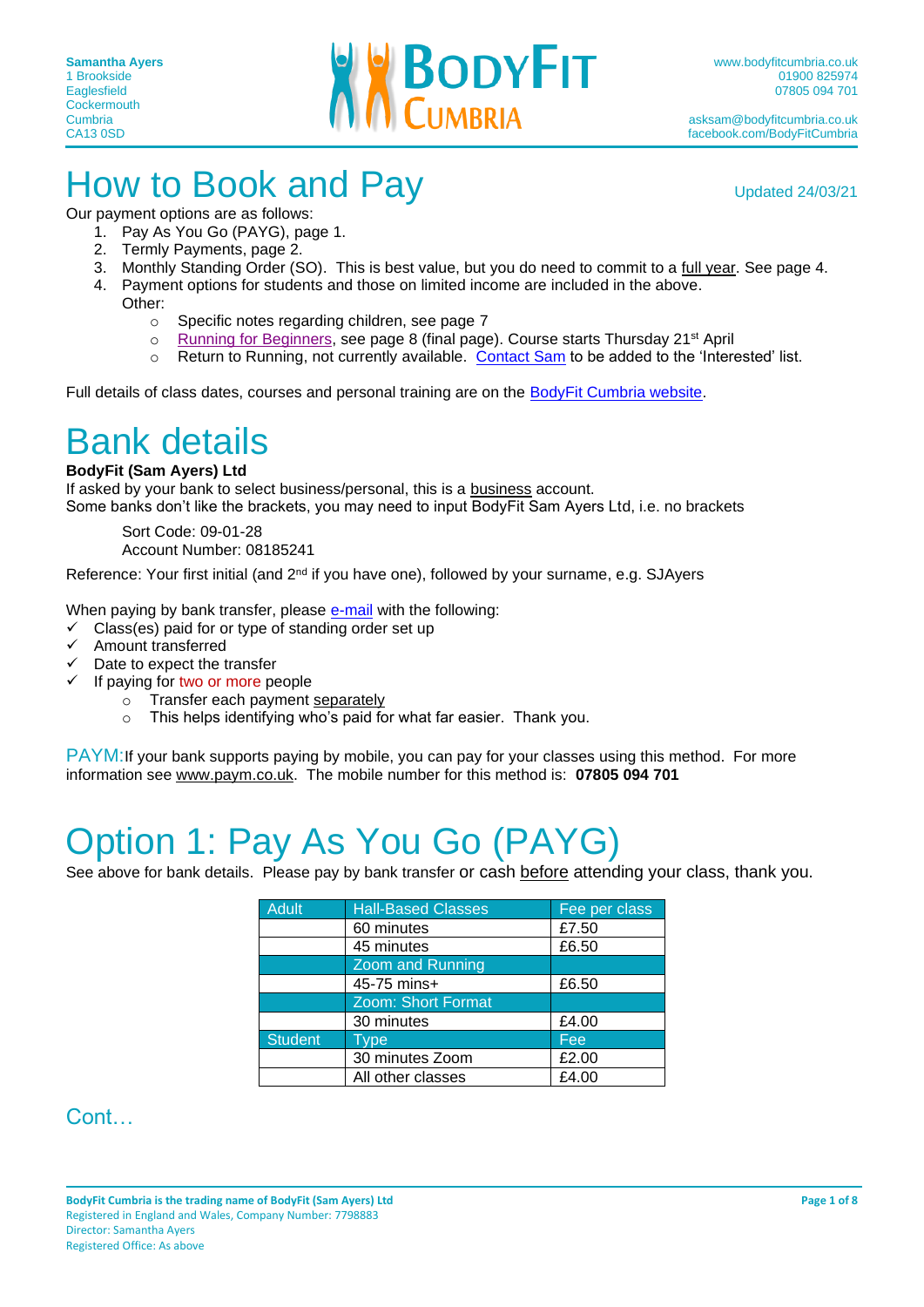

# Option 2: Term Payments, Summer 2022<br>Start of term: Tuesday 19th April

Start of term: Tuesday 19<sup>th</sup> April<br>Half term: W/C Monday 30<sup>th</sup> I

Half term: W/C Monday 30<sup>th</sup> May<br>Fnd of term: Friday 15<sup>th</sup> July Friday 15th July

Note: There may be a limited 'Pay As You Go' time table during school holidays. Please check our [What's On](http://www.bodyfitcumbria.co.uk/whatson#target-day) 

[Calendar](http://www.bodyfitcumbria.co.uk/whatson#target-day) to find out.

If joining after the start of term and wanting to pay for the remainder of the term, please contact [Sam.](mailto:asksam@bodyfitcumbria.co.uk?subject=Payment%20for%20remainder%20of%20term.%20)

#### Terms and Conditions for 'Term Payments'

1. Fees for the term are non-negotiable and non-refundable

#### 2. **When paying termly:**

- i. Please nominate your 'main' class or classes, e.g.
	- A.N. Other's main sessions:
		- i. Running Monday 1830
		- ii. Circuits Tues HALL 1630
		- iii. Simply Stretch Thursday ZOOM 20.00
- ii. If you can't make your chosen sessions, you can do the following:
	- a. Swap to a different class within the same week which is like for like:
		- i. Your usual run session for a different one
		- ii. Your usual Zoom stretch session for a different one
		- iii. Your usual hall session for a different one
			- 1. Swapping hall session is subject to availability of space
	- b. Request a recording:
		- i. Recordings are available for all Zoom sessions and Hall based sessions
	- c. Swap to a different class or classes within the same week
		- i. This could be 2 x 30' sessions instead of your usual hour
		- ii. Note: If swapping to a hall based class from a non-hall class, the class hall premium will need to be paid of £1 per person per class.

#### **3. Swapping Classes**

- a. Swapping classes may take place during term time only.
- b. Swapping to Pay As You Go holiday classes is not permitted.
- c. Swapping classes may only take place during the current term i.e. not 'carried over' to the next term.
- d. If you need more flexibility in the short term due to extenuating circumstance, please speak to us and we'll always do our best to accommodate your needs.

| <b>Running Classes - Adults</b>                                                                                                                 | <b>Number of</b><br><b>Weeks/Classes</b> | <b>Cost</b>   | <b>Amount</b><br>Paid |
|-------------------------------------------------------------------------------------------------------------------------------------------------|------------------------------------------|---------------|-----------------------|
| Running Monday 18.30 Lakes Home Centre<br>Includes £1.00 saving on weekly fee of £6.50. Cost per class is £5.50                                 | 10                                       | £55.00        |                       |
| Running Monday 19.30 Lakes Home Centre<br>Includes £1.00 saving on weekly fee of £6.50. Cost per class is £5.50                                 | 10                                       | £55.00        |                       |
| <b>Running Tuesday 09.15 Memorial Gardens</b><br>Includes £1.00 saving on weekly fee of £6.50. Cost per class is £5.50                          | 12                                       | £66.00        |                       |
| Running Thursday Muster Run 18.00 Lakes Home Centre<br>Includes £1.00 saving on weekly fee of £6.50. Cost per class is £5.50                    | 12                                       | £66.00        |                       |
| Running two classes, please specify which two:<br>Includes £1.50 saving on weekly fee of £6.50. Cost per class is £5.00<br>Class 1:<br>Class 2: | 22                                       | £110.00       |                       |
|                                                                                                                                                 |                                          | <b>Total:</b> | f                     |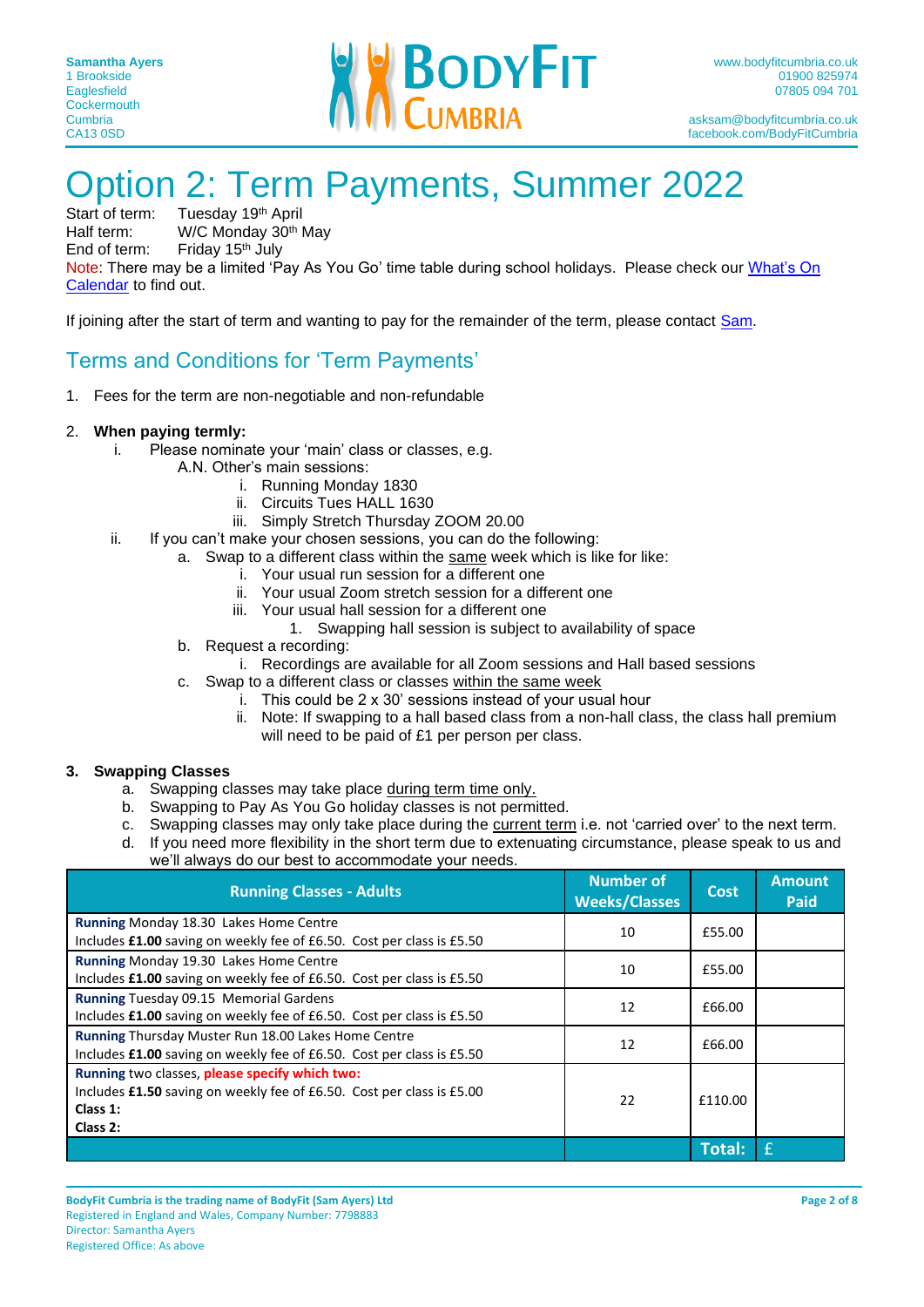

| <b>Hall Based Classes - Adults</b>                                                                                                                                                          | Number of<br><b>Weeks or</b><br><b>Classes</b> | Cost   | <b>Amount</b><br>Paid |
|---------------------------------------------------------------------------------------------------------------------------------------------------------------------------------------------|------------------------------------------------|--------|-----------------------|
| Circuits for All Tuesday 16.30, Methodist Hall<br>Includes £1.50 saving on weekly fee of £7.50. Cost per class is £6.00                                                                     | 12                                             | £72.00 |                       |
| MetaFit Tuesday 17.50 Methodist Hall (55' class)<br>Includes £1.50 saving on weekly fee of £7.50. Cost per class is £6.00<br>Final class: Tuesday 28 <sup>th</sup> June. Resuming September | 9                                              | £54.00 |                       |
| Core Stability Balls available from £27, digital booklets £2.00, pumps £9, please contact Sam                                                                                               |                                                |        |                       |

| <b>Zoom Classes - Adults</b>                                                                                                                                                       | <b>Number of</b><br><b>Weeks or</b><br><b>Classes</b> | <b>Cost</b>   | <b>Amount</b><br><b>Paid</b> |
|------------------------------------------------------------------------------------------------------------------------------------------------------------------------------------|-------------------------------------------------------|---------------|------------------------------|
| Core Essentials 30' Monday 06.30 Zoom<br>Includes £1.00 saving on weekly fee of £4.00. Cost per class is £3.00                                                                     | 10                                                    | £30.00        |                              |
| Core Essentials 30' Thursday 06.30 Zoom<br>Includes £1.00 saving on weekly fee of £4.00. Cost per class is £3.00                                                                   | 12                                                    | £36.00        |                              |
|                                                                                                                                                                                    |                                                       |               |                              |
| Simply Stretch 30' Monday 20.00 Zoom<br>Includes £1.00 saving on weekly fee of £4.00. Cost per class is £3.00                                                                      | 10                                                    | £30.00        |                              |
| Simply Stretch 30' Thursday 20.00 Zoom<br>Includes £1.00 saving on weekly fee of £4.00. Cost per class is £3.00                                                                    | 12                                                    | £36.00        |                              |
| Simply Stretch 45' Friday 17.00 Zoom, no class during summer term                                                                                                                  | N/A                                                   | N/A           | N/A                          |
|                                                                                                                                                                                    |                                                       |               |                              |
| Circuits for All Tuesday 16.30 Zoom<br>Includes £1.00 saving on weekly fee of £6.50. Cost per class is £5.50                                                                       | 12                                                    | £66.00        |                              |
|                                                                                                                                                                                    |                                                       |               |                              |
| MetaFit Tuesday 17.50 Zoom (55' class)<br>Includes £1.00 saving on weekly fee of £6.50. Cost per class is £5.504<br>Final class: Tuesday 28 <sup>th</sup> June. Resuming September | 9                                                     | £49.50        |                              |
|                                                                                                                                                                                    |                                                       |               |                              |
| CoreStretch Friday 09.15 Zoom: Note: No class Fri 10th June<br>Includes £1.00 saving on weekly fee of £6.50. Cost per class is £5.50                                               | 11                                                    | £60.50        |                              |
|                                                                                                                                                                                    |                                                       |               |                              |
| Core Stability on the Ball Wednesday 09.15 Zoom<br>Includes £1.00 saving on weekly fee of £6.50. Cost per class is £5.50                                                           | 12                                                    | £66.00        |                              |
| <b>School-Age Children or Full-Time Students</b><br>Children under 14 must be accompanied by an adult unless<br>previously agreed with Sam, thank you.                             | <b>Number of</b><br><b>Weeks or</b><br><b>Classes</b> | <b>Cost</b>   | <b>Amount</b><br>Paid        |
| £4 pay as you go for all classes                                                                                                                                                   | N/A                                                   | £4.00         | N/A                          |
|                                                                                                                                                                                    |                                                       | <b>Total:</b> | $\pmb{\mathsf{f}}$           |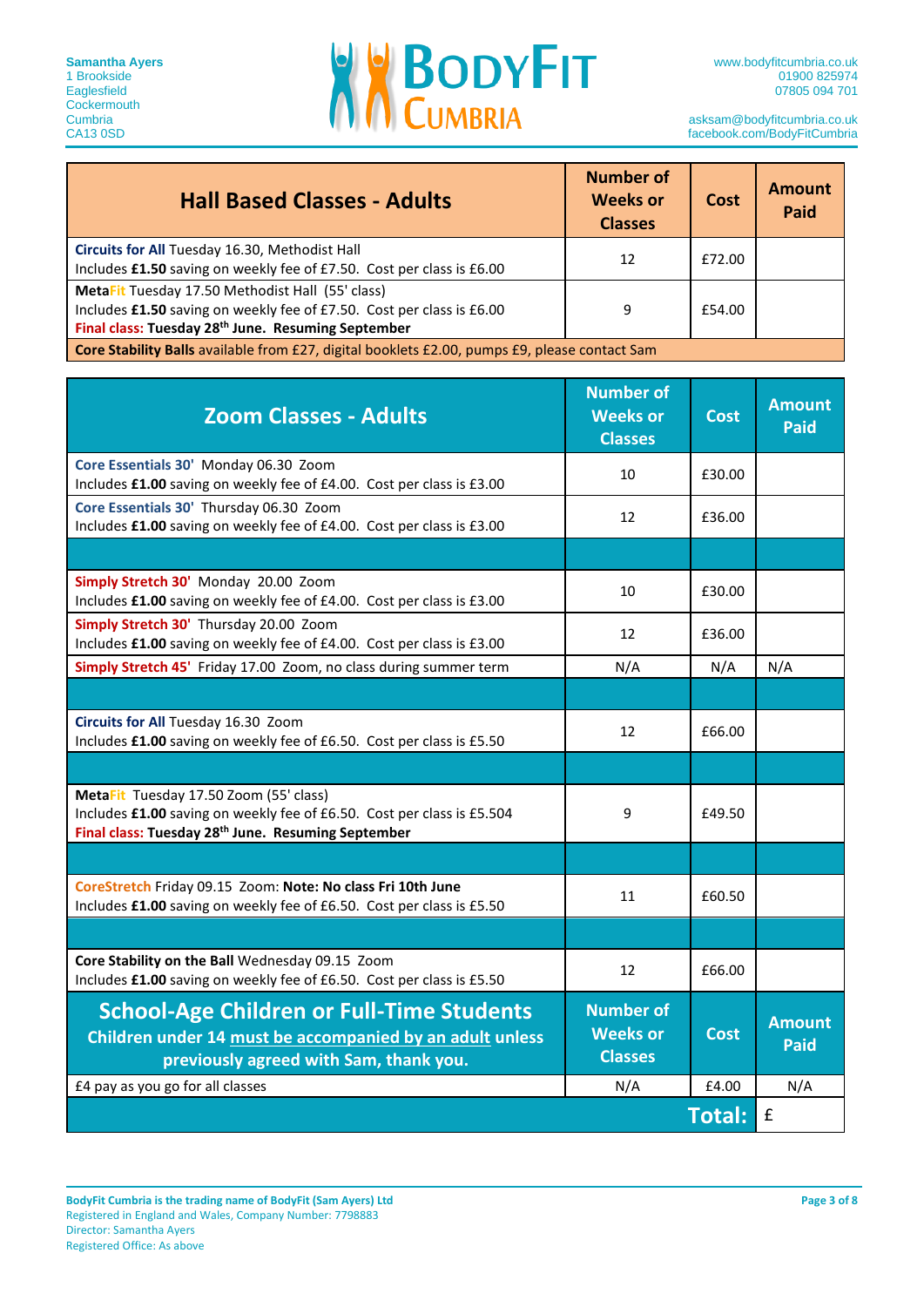

# Option 3: Monthly Standing Order (SO)

If you enjoy our classes and would like to commit to a full year then consider a standing order.

When choosing to pay by standing order, your commitment is for a full year, starting on the 1<sup>st</sup> of any month, but ideally, January, April or September. Set up your monthly standing order to the account above.

#### See tables below for all SO options.

- 1. Our best value choices are the 'unlimited' options for those of you who attend multiple classes with us.
- 2. If you subscribe to one class per week, it can be ANY one class. If you subscribe to two classes per week, it can be ANY two classes etc. This means you can mix and match week by week.
- 3. Class length:
	- a. We have 30 minute zoom classes. For subscription purposes, these count as  $\frac{1}{2}$  classes
		- i. This means you can attend 2 x 30 minute classes for the 'one class' tariff.
	- b. All other classes count as one class each.
- 4. If occasionally, you would like to carry a class over to the following week or borrow a class from the following week, you can, e.g. if you subscribe to two classes weekly, you could do one class one week, then 3 the next. 'Occasionally', means once each half term.
	- a. Please be respectful and inform us that you're doing this
	- b. Note this isn't always be an option for the hall-based classes due to limited hall space.
- 5. If you work shifts you will always be able to swap and change to fit with your shift pattern
- 6. Never miss a class if paying by subscription. One of each type of Live Stream Zoom class will be recorded each week. If you miss a class, you can request a link to the recording.
	- a. Contact your instructor for the link i.e. whoever usually teaches the class.
	- b. The link is valid for 3 days from the date of recording.
	- c. It can be viewed at any time during the 3 days and for an unlimited amount of times.

#### Setting up your SO

- 1. Your payment needs to be made before your first class with us.
	- o Contact [Sam](mailto:asksam@bodyfitcumbria.co.uk?subject=Standing%20Order%20Set%20Up) to confirm your SO arrangement, many thanks.
	- o Your SO subscription will be valid from the day your first payment is received. This will be confirmed by email or text.
	- $\circ$  Your subscription will cease on the day you choose to cancel your standing order.
	- $\circ$  Please make a separate payment for each subscription within your household. Thank you.
- 2. Paying by monthly standing order means you can alter your subscription at any time should you choose. However, please remember that you are committing for a full year.
	- o Should you choose to cancel your SO before the end of the year, note that you will need to pay an additional fee. This is because your payments are spread evenly over 52 weeks, rather than the 37 weeks that term-time classes are on.
	- $\circ$  We would be grateful if you would let us know if you plan to change/cancel your subscription.

#### What exactly is a Standing Order?

A standing order is an automated method of making payments, where a person or business instructs their bank to pay another person or business a fixed amount of money at regular (fixed) intervals. The payer (i.e. you) controls the standing order; they set it up themselves, and choose the amount and frequency. The payer also controls when the standing order stops.

This means you can alter or stop the payment at any time.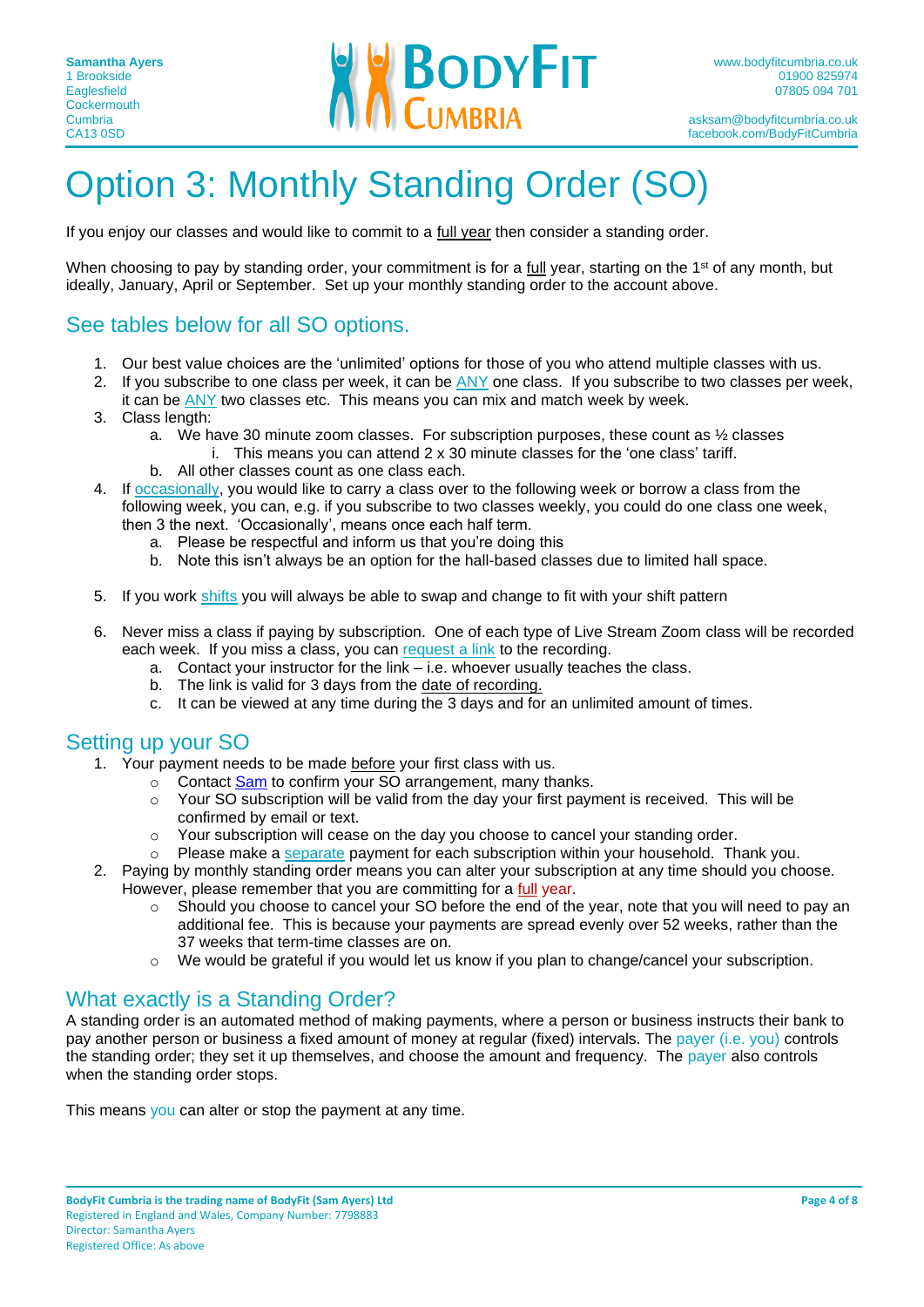

#### Extra Classes

If you'd like to attend an extra class or two which is beyond the scope of your Standing Order, that's no problem. Please do an additional Pay As You Go payment before the start of your additional class. See above for fees.

#### Limited Income?

- ✓ If you have lost your income or are on a limited budget, then contribute what you can. We'd still like to help keep you fit and healthy both physically and mentally.
- ✓ We would prefer to keep people 'in class' and in touch with us rather than lose contact. Many people refer to us and their fellow class members as their 'BodyFit Family'. Friends and family are more important than ever right now, so do keep joining us.
- ✓ Note: If you've lost your income or are on a very tight budget and the 'low income' option is beyond your reach, please [contact Sam](mailto:asksam@bodyfitcumbria.co.uk?subject=Payment%20plan%20-%20reduced%20income.) to discuss a payment plan.

#### Standing order fees for ½ hour through to 3 hours per week of ANY class type

| <b>Fee</b><br>per<br>class | <b>Number</b><br>οf<br>classes<br>per week | <b>Equivalent</b><br>fee per<br>week for<br>37 weeks<br>of the year | Based on 37 Weeks per Annum<br>Classes roughly correlate with the school year which is<br>38 weeks per annum.<br>Additional holiday classes are PAYG for everyone<br>other than those on an unlimited subscription<br>A limited timetable will be on during most school<br>holidays<br><b>Please note:</b> Your standing order is required to go<br>$\checkmark$<br>out for a full 12 months, i.e. payment for 37 weeks<br>of classes is spread across the 52 weeks/12<br>months of the year. | <b>Monthly Fee</b><br>To be paid<br>each month<br>by Standing<br>Order for 12<br>months |
|----------------------------|--------------------------------------------|---------------------------------------------------------------------|-----------------------------------------------------------------------------------------------------------------------------------------------------------------------------------------------------------------------------------------------------------------------------------------------------------------------------------------------------------------------------------------------------------------------------------------------------------------------------------------------|-----------------------------------------------------------------------------------------|
| £3.00                      | $\frac{1}{2}$ hour                         | £3.00                                                               | £111.00                                                                                                                                                                                                                                                                                                                                                                                                                                                                                       | £9.25                                                                                   |
| £5.50                      | 1 hour                                     | £5.50                                                               | £203.50                                                                                                                                                                                                                                                                                                                                                                                                                                                                                       | £16.96                                                                                  |
| £5.25                      | 2 hours                                    | £10.50                                                              | £388.50                                                                                                                                                                                                                                                                                                                                                                                                                                                                                       | £32.38                                                                                  |
| £5.00                      | 2.5 hours                                  | £12.75                                                              | £471.75                                                                                                                                                                                                                                                                                                                                                                                                                                                                                       | £39.31                                                                                  |

If you attend 2.5 hours a week or more, you could consider our 'unlimited subscriptions'. They are excellent value and include all holiday classes and recordings. We also have 'household' subscriptions.

#### See over for 'Unlimited' subscriptions…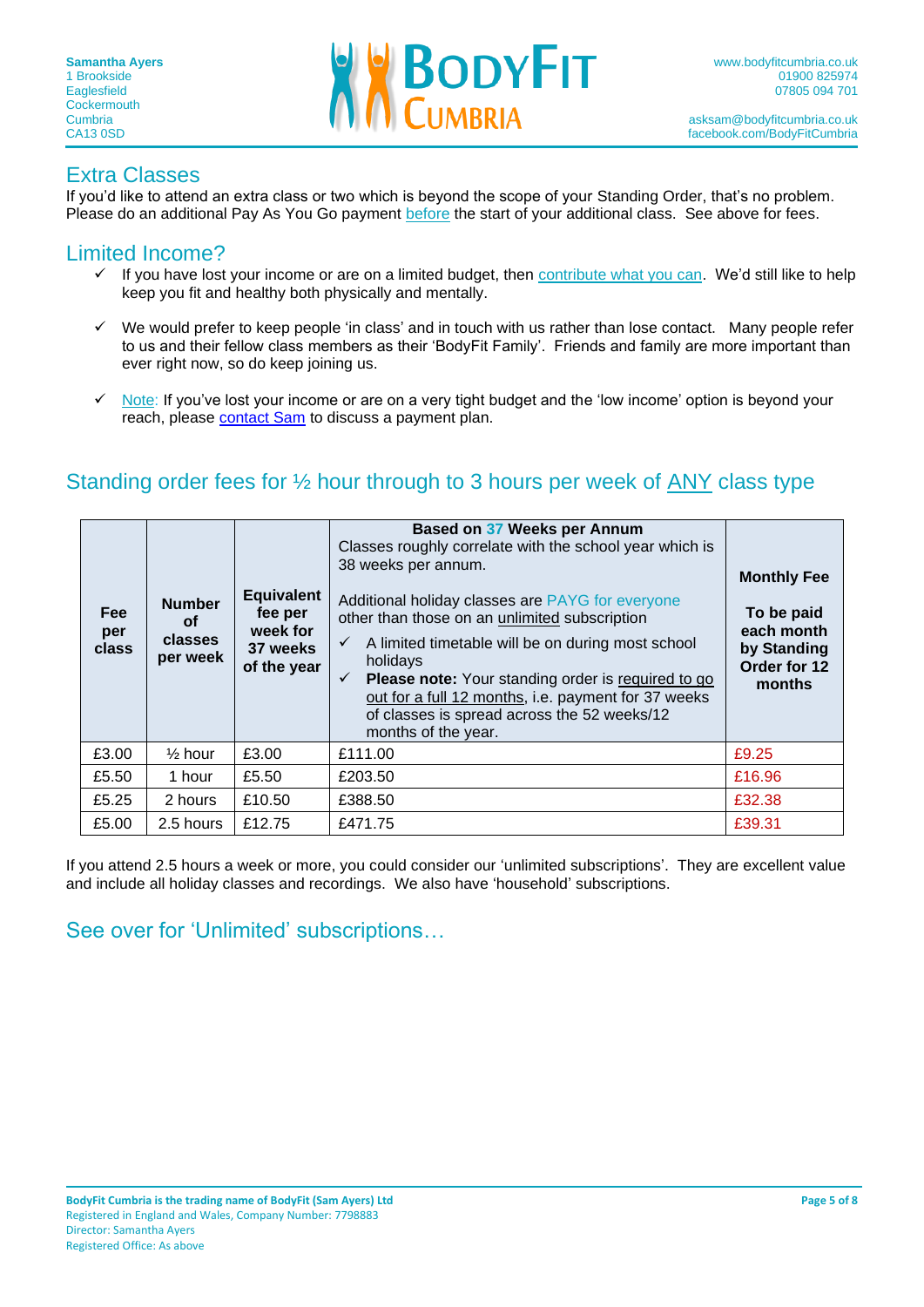

#### Standing Order Fees for 'Unlimited' Subscriptions:

| SO Fees for 'Unlimited' Subscriptions: Based on 37 Weeks per Annum                                             |                                                             |                                                                                                                                                                                                                                                                                                                                                                                                                                                                                                                                                                                                                             |                                  |
|----------------------------------------------------------------------------------------------------------------|-------------------------------------------------------------|-----------------------------------------------------------------------------------------------------------------------------------------------------------------------------------------------------------------------------------------------------------------------------------------------------------------------------------------------------------------------------------------------------------------------------------------------------------------------------------------------------------------------------------------------------------------------------------------------------------------------------|----------------------------------|
| <b>All Classes</b><br>Unlimited                                                                                | Weekly<br>equivalent for 37<br>weeks of the year:<br>£18.65 | <b>Includes</b><br>1. ALL classes, i.e. Zoom, Hall, Running<br>2.<br>ALL additional holiday classes<br>Access to all recordings<br>3.<br>Number of weekly classes attended at the PAYG rate to cover the fee: 2.5 classes,<br>i.e. less than 3 hours per week for 37 weeks of the year<br><b>Excludes</b><br>Occasional one-off workshops or courses                                                                                                                                                                                                                                                                        | Monthly fee to<br>pay:<br>£50.00 |
| Zoom Only<br>Unlimited                                                                                         | Weekly<br>equivalent for 37<br>weeks of the year:<br>£12.97 | <b>Includes</b><br>1. ALL classes, i.e. Zoom classes<br>2.<br>ALL additional holiday Zoom classes<br>3.<br>Access to all recordings<br>Number of weekly classes attended at the PAYG rate to cover the fee: 2.2 classes,<br>i.e. 2 hours per week for 37 weeks of the year<br><b>Excludes</b><br>Hall classes<br>1.<br>If you'd like to join a hall class, the hall subsidy will<br>a.<br>need to be paid in full for the term. This is £1.00<br>per person per class, e.g.<br>b. $12$ week term: £12<br>14 week term: £14, etc<br>C.<br>Running classes<br>2.<br>Occasional one-off workshops or courses<br>3.             | Monthly fee to<br>pay:<br>£45.00 |
| <b>All Classes</b><br>Unlimited<br>Household<br>Up to 2 adults and 2<br>students living at the<br>same address | Weekly<br>equivalent for 37<br>weeks of the year:<br>£24.32 | <b>Includes</b><br>1. ALL classes, i.e. Zoom, Hall, Running<br>2.<br>ALL additional holiday classes<br>3.<br>Access to all recordings<br>Number of weekly classes attended at the PAYG rate to cover the fee: 3.7 classes,<br>i.e. less than 4 hours per week for 37 weeks of the year<br><b>Excludes</b><br>Occasional one-off workshops or courses                                                                                                                                                                                                                                                                        | Monthly fee to<br>pay:<br>£75.00 |
| Zoom Only<br>Unlimited<br>Household<br>Up to 2 adults and 2<br>students living at the<br>same address          | Weekly<br>equivalent for 37<br>weeks of the year:<br>£22.70 | <b>Includes</b><br>1. ALL classes, i.e. Zoom classes<br>2.<br>ALL additional holiday Zoom classes<br>3.<br>Access to all recordings<br>Number of weekly classes attended at the PAYG rate to cover the fee: 3.5 classes,<br>i.e. less than 3.5 hours per week for 37 weeks of the year<br><b>Excludes</b><br>Hall classes<br>1.<br>If you'd like to join a hall class, the hall subsidy will<br>a.<br>need to be paid in full for the term. This is £1.00<br>per person per class, e.g.<br>12 week term: £12<br>b.<br>14 week term: £14 etc<br>c.<br>Running classes<br>2.<br>3.<br>Occasional one-off workshops or courses | Monthly fee to<br>pay:<br>£70.00 |
| <b>Student and</b><br>Low Income<br>Other concessions<br>by agreement.<br>Please contact Sam.                  | Weekly<br>equivalent for 37<br>weeks of the year:<br>£8.11  | <b>Includes</b><br>ALL classes, i.e. Zoom, Hall, Running<br>1.<br>2.<br>ALL additional holiday classes<br>3.<br>Access to all recordings<br>Number of weekly classes attended at the Student PAYG rate to cover the fee: 2.1<br>classes, i.e. just over 2 hours per week for 37 weeks of the year<br><b>Excludes</b><br>Occasional one-off workshops or courses                                                                                                                                                                                                                                                             | Monthly fee to<br>pay:<br>£25.00 |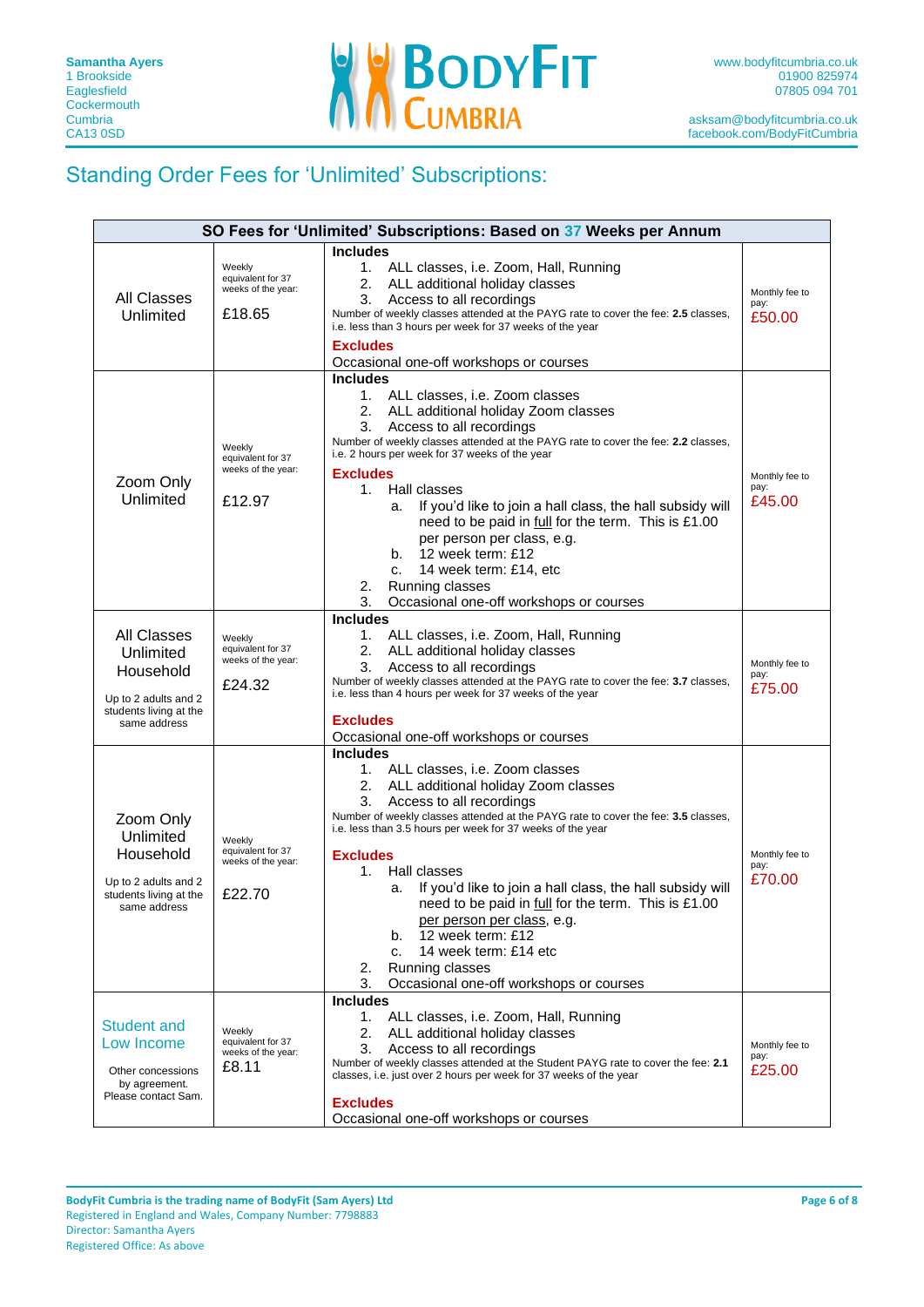

# **Other Notes:**

#### Children

- 1. The minimum age for unaccompanied children at BodyFit Cumbria classes is usually 14.
- 2. Younger children may be able to attend unaccompanied with prior agreement.<br>3. Children can be in the care of another responsible adult (18+) at the class othe
- Children can be in the care of another responsible adult (18+) at the class other than their own parent or carer.

#### Extended Holidays

If away for an extended period of time and you'd like to 'suspend' your SO, please [contact Sam.](mailto:asksam@bodyfitcumbria.co.uk?subject=Suspend%20Payment%20due%20to%20Extended%20Holidays)

#### Joining part way through a term

If you've joined part way through a term and would like to either pay for the remainder of the term or set up a Standing Order, please [contact Sam.](mailto:asksam@bodyfitcumbria.co.uk?subject=Paying%20for%20remainder%20of%20term)

Thank you for your continued support. It's appreciated very much.

*Sam*

Samantha Ayers **Director**